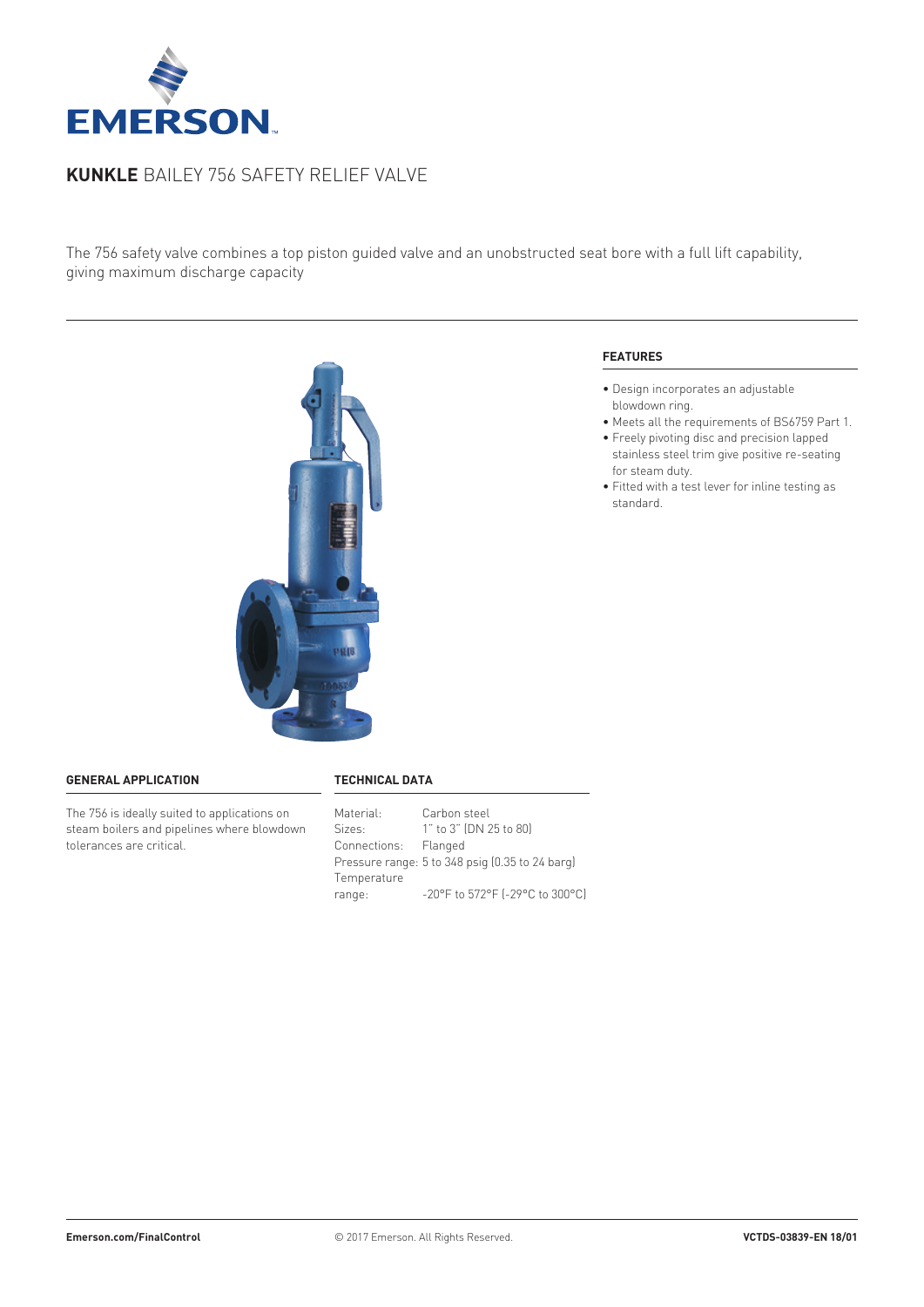# **Kunkle** Bailey 756 safety relief valve

Specifications/dimensions

# **Specifications**

# **Materials**

Body - Carbon st. gr WCB (-29 to 300°C) Trim - Stainless steel

# **Size Range**

| Size, in (DN)       | Orifice, mm <sup>2</sup> | Min pressure*, barg | Max pressure, barg |
|---------------------|--------------------------|---------------------|--------------------|
| 1(25)               | 415                      | 0.35                | 24                 |
| $1\frac{1}{4}$ (32) | 660                      | 0.35                | 24                 |
| $1\frac{1}{2}$ [40] | 1075                     | 0.35                | 24                 |
| 2(50)               | 1662                     | 0.35                | 24                 |
| $2\frac{1}{2}$ (65) | 2827                     | 0.35                | 24                 |
| 3(80)               | 4301                     | 0.35                | 24                 |

# **Performance**

|       | <b>BS6759</b> |               |                  |  |  |  |
|-------|---------------|---------------|------------------|--|--|--|
|       | <b>Kdr</b>    | Over pressure | <b>Blow down</b> |  |  |  |
| Steam | 0.716         | 5%            | $5\%$ *          |  |  |  |

\* or 0.3 barg min

# **Maximum back pressure**

Barg Constant 0%<br>Built-up 50% Built-up 50% Variable (Total % must not exceed barg shown)

#### **Connections**

Flanged in x flanged out

#### **Cap options**

Open lever fitted as standard

#### **Approvals**

BS6759 Pt 1 PED certified category IV

| <b>DIMENSIONS</b>    |              |                 |     |         |     |        |
|----------------------|--------------|-----------------|-----|---------|-----|--------|
|                      | <b>Inlet</b> | <b>Outlet</b>   |     |         |     | Weight |
| <b>Valve size DN</b> | *NB          | *NB             | A   | C Lever | D   | (kg)   |
| 25                   | 4.11         | 11/2"           | 105 | 410     | 100 | 8.5    |
| 32                   | 11/a''       | 2"              | 115 | 455     | 110 | 14.0   |
| 40                   | $11/2$ "     | 21/5"           | 140 | 570     | 115 | 20.0   |
| 50                   | 2"           | 3"              | 150 | 615     | 120 | 30.0   |
| 65                   | $21/2$ "     | $\mathcal{L}$ " | 170 | 725     | 140 | 42.5   |
| 80                   | 3"           | 5"              | 195 | $825*$  | 160 | 64.5   |



#### **Notes**

\* Add 100 mm to the DN 80 Fig. 756 valve only for set pressures above 14 barg. Flange sizes listed are for:

Carbon steel flanges PN 40x16

Others available on request.

All dimensions in mm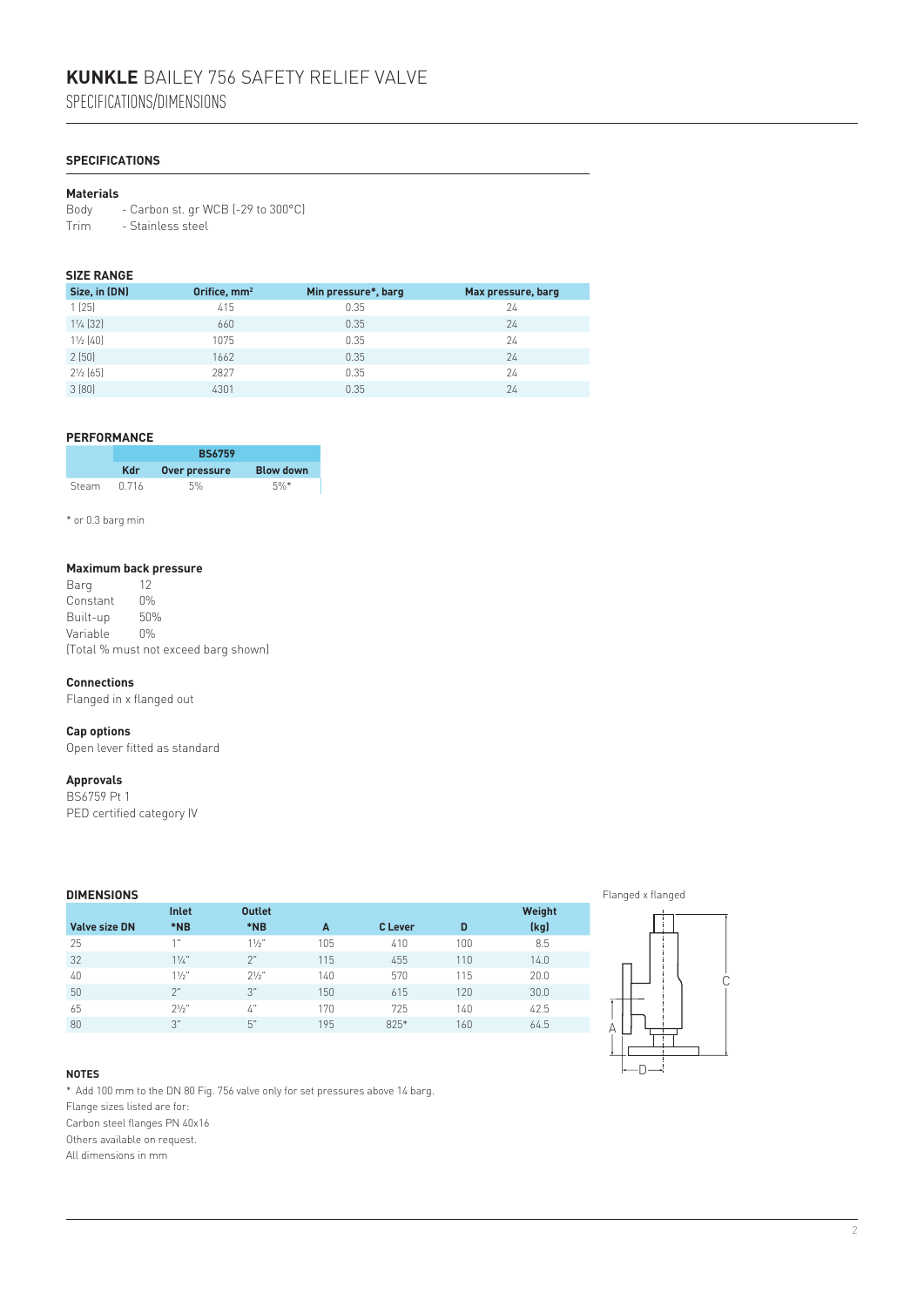# **Kunkle** Bailey 756 safety relief valve Parts and materials

### **Materials**

| <b>Item</b>    | Part                 | <b>Carbon steel</b> |
|----------------|----------------------|---------------------|
| 1              | Body                 | Carbon steel        |
| $\overline{2}$ | Bonnet               | Carbon steel        |
| 3              | Cap                  | Carbon steel        |
| 4              | Seat                 | St.St.              |
| $5*$           | <b>Disc</b>          | St.St.              |
| $7*$           | Set screw gasket     | <b>NAF</b>          |
| 8              | Blowdown ring        | St.St.              |
| 9              | Setting screw        | <b>Brass</b>        |
| 10             | Guide plate          | <b>Bronze</b>       |
| 11             | Spindle              | St.St.              |
| 12             | Spring plate         | <b>Brass</b>        |
| 13             | Adjusting screw      | <b>Brass</b>        |
| 14             | Locknut              | <b>Brass</b>        |
| 15             | Body stud            | Carbon steel        |
| 16             | Body nut             | Carbon steel        |
| $17*$          | Spring               | Chrome vanadium     |
| $18*$          | Body/bonnet gasket   | <b>NAF</b>          |
| $20*$          | Ball                 | St.St.              |
| 21             | Nameplate            | St.St.              |
| 22             | Nameplate pin        | Steel               |
| 23             | Drain plug           | Steel               |
| 24             | Seat pin             | St.St.              |
| $25*$          | Split collar         | St.St.              |
| 26             | Adjusting screw bush | PTFE                |
| 28             | Fulcrum pin          | St.St.              |
| 29             | Spindle nut          | <b>Brass</b>        |
| 30             | Easing lever         | Carbon steel        |
| 31             | Grub screw           | St.St.              |
| 32             | Spindle washer       | St.St.              |
| 41             | Warranty seal        | Lead                |

#### 29 32 30 28  $\widetilde{\widetilde{3}}$ ò  $\widetilde{\widetilde{\mathcal{Q}_6}}$  $\widetilde{\widetilde{A}}$  $\widetilde{\widetilde{\mathcal{C}}}$  $\mathcal{L}'$  $\widehat{2}$ 13  $\mathbf{K}$ ď  $\overline{12}$  $(11)$ ॑॑  $\widehat{25}$ 17 σ 10  $\frac{1}{21}$  $\sigma$  $\sqrt{12}$ 22 ⌒  $(15)(16)$ 18 20 1 5  $\left(8\right)$  $\overline{9}$ U 匝 7 .<br>23 .<br>24 4

#### **Notes**

\* Recommended spares. Recommended inspection every 12 months.

There are two vent holes to ensure spring chamber is at atmospheric pressure.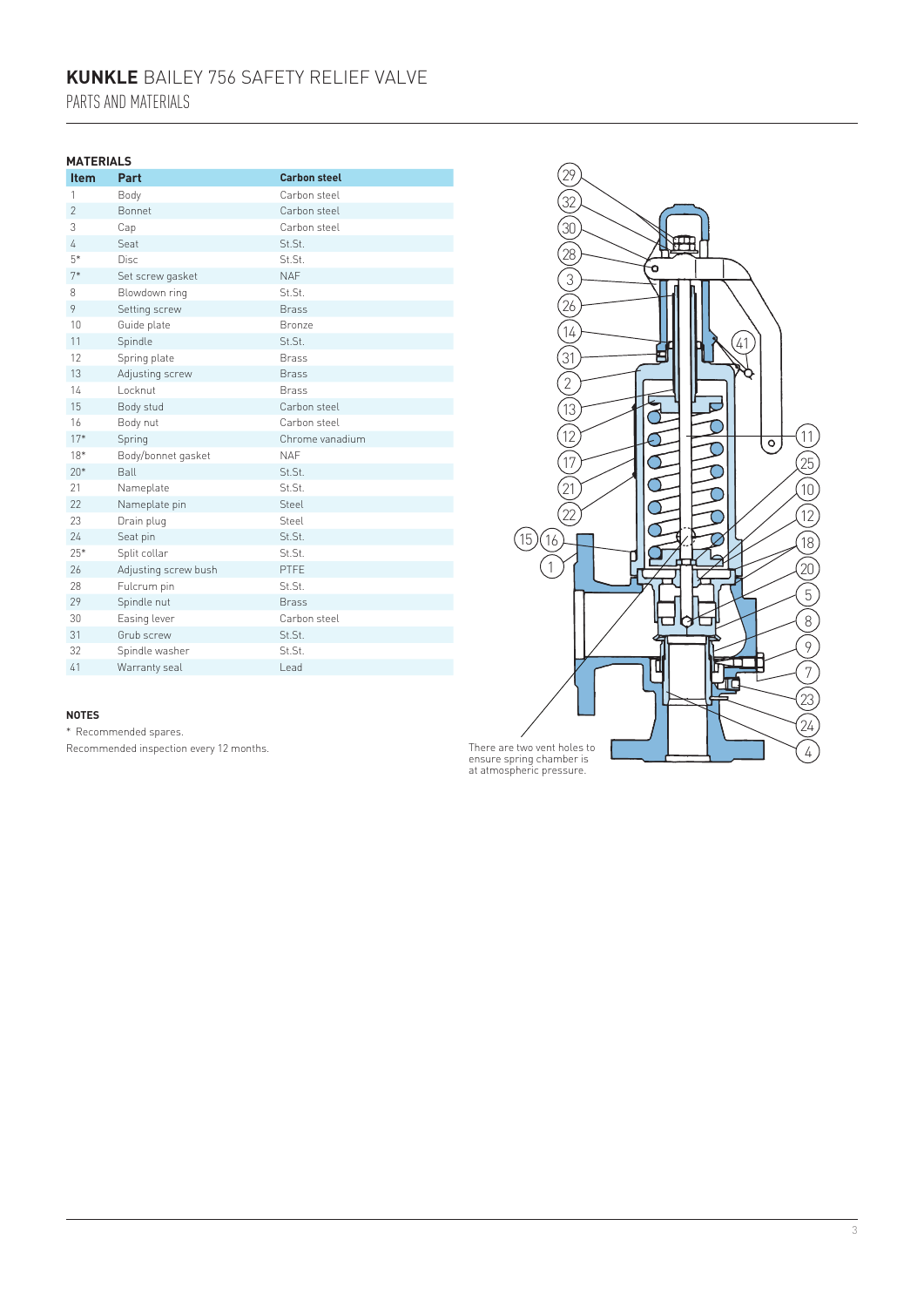# **Saturated steam capacity (kg/h)**

|                     | (BS6759 Pt1 at 5% Overpressure)* |              |              |              |              |              |  |  |
|---------------------|----------------------------------|--------------|--------------|--------------|--------------|--------------|--|--|
| Set pressure (barg) | <b>DN 25</b>                     | <b>DN 32</b> | <b>DN 40</b> | <b>DN 50</b> | <b>DN 65</b> | <b>DN 80</b> |  |  |
| 0.35                | 161                              | 257          | 419          | 648          | 1101         | 1676         |  |  |
| 1.0                 | 297                              | 472          | 769          | 1189         | 2022         | 3076         |  |  |
| 2.0                 | 486                              | 773          | 1258         | 1945         | 3309         | 5034         |  |  |
| 3.0                 | 650                              | 1033         | 1683         | 2601         | 4425         | 6732         |  |  |
| 4.0                 | 813                              | 1294         | 2107         | 3257         | 5541         | 8429         |  |  |
| 5.0                 | 977                              | 1554         | 2531         | 3913         | 6656         | 10127        |  |  |
| 6.0                 | 1141                             | 1815         | 2955         | 4567         | 7772         | 11825        |  |  |
| 7.0                 | 1305                             | 2075         | 3380         | 5225         | 8888         | 13522        |  |  |
| 8.0                 | 1469                             | 2336         | 3804         | 5881         | 10004        | 15220        |  |  |
| 9.0                 | 1632                             | 2596         | 4228         | 6537         | 11120        | 16917        |  |  |
| 10.0                | 1796                             | 2857         | 4653         | 7193         | 12235        | 18615        |  |  |
| 12.0                | 2124                             | 3378         | 5501         | 8505         | 14467        | 22010        |  |  |
| 12.5                | 2206                             | 3508         | 5713         | 8833         | 15024        | 22859        |  |  |
| 14.0                | 2451                             | 3898         | 6350         | 9817         | 16699        | 25405        |  |  |
| 16.0                | 2779                             | 4419         | 7198         | 11129        | 18930        | 28800        |  |  |
| 18.0                | 3107                             | 4940         | 8047         | 12441        | 21162        | 32196        |  |  |
| 20.0                | 3434                             | 5461         | 8896         | 13753        | 23393        | 35591        |  |  |
| 22.0                | 3762                             | 5982         | 9744         | 15065        | 25625        | 38986        |  |  |
| 24.0                | 4089                             | 6503         | 10593        | 16377        | 27857        | 42381        |  |  |

\* Minimum overpressure = 0.07 barg at set pressure less than 1.0 barg.

#### **FSH - Superheat steam correction**

| <b>Set pressure</b> | <b>Saturated steam</b> | Total steam temperature in degrees centigrade |      |      |      |      |      |  |
|---------------------|------------------------|-----------------------------------------------|------|------|------|------|------|--|
| (barg)              | temp. °C               | 150                                           | 200  | 260  | 310  | 370  | 430  |  |
|                     | 120                    | 1.00                                          | 0.98 | 0.93 | 0.88 | 0.84 | 0.80 |  |
| 4                   | 150                    | 1.00                                          | 0.99 | 0.93 | 0.88 | 0.84 | 0.81 |  |
| 7                   | 170                    | 1.00                                          | 0.99 | 0.94 | 0.89 | 0.84 | 0.81 |  |
| 10                  | 361                    | 1.00                                          | 0.99 | 0.94 | 0.89 | 0.85 | 0.81 |  |
| 14                  | 180                    | 1.00                                          | 0.99 | 0.95 | 0.89 | 0.85 | 0.81 |  |
| 18                  | 210                    | $\overline{\phantom{a}}$                      | 1.00 | 0.95 | 0.90 | 0.85 | 0.81 |  |
| 24                  | 220                    | $\overline{\phantom{a}}$                      | 1.00 | 0.96 | 0.90 | 0.86 | 0.82 |  |
| 34                  | 240                    | $\overline{\phantom{a}}$                      | 1.00 | 0.96 | 0.92 | 0.86 | 0.82 |  |
| 41                  | 250                    | ٠                                             | 1.00 | 0.97 | 0.92 | 0.87 | 0.82 |  |

## **Other temperatures**

This steam table is based on saturated steam, at the temperatures shown. For steam systems operating at higher temperatures, the above capacities will need to be derated by using the super heat correction factor.

#### **Useful conversions**

lbs/h = kg/h x 2.2046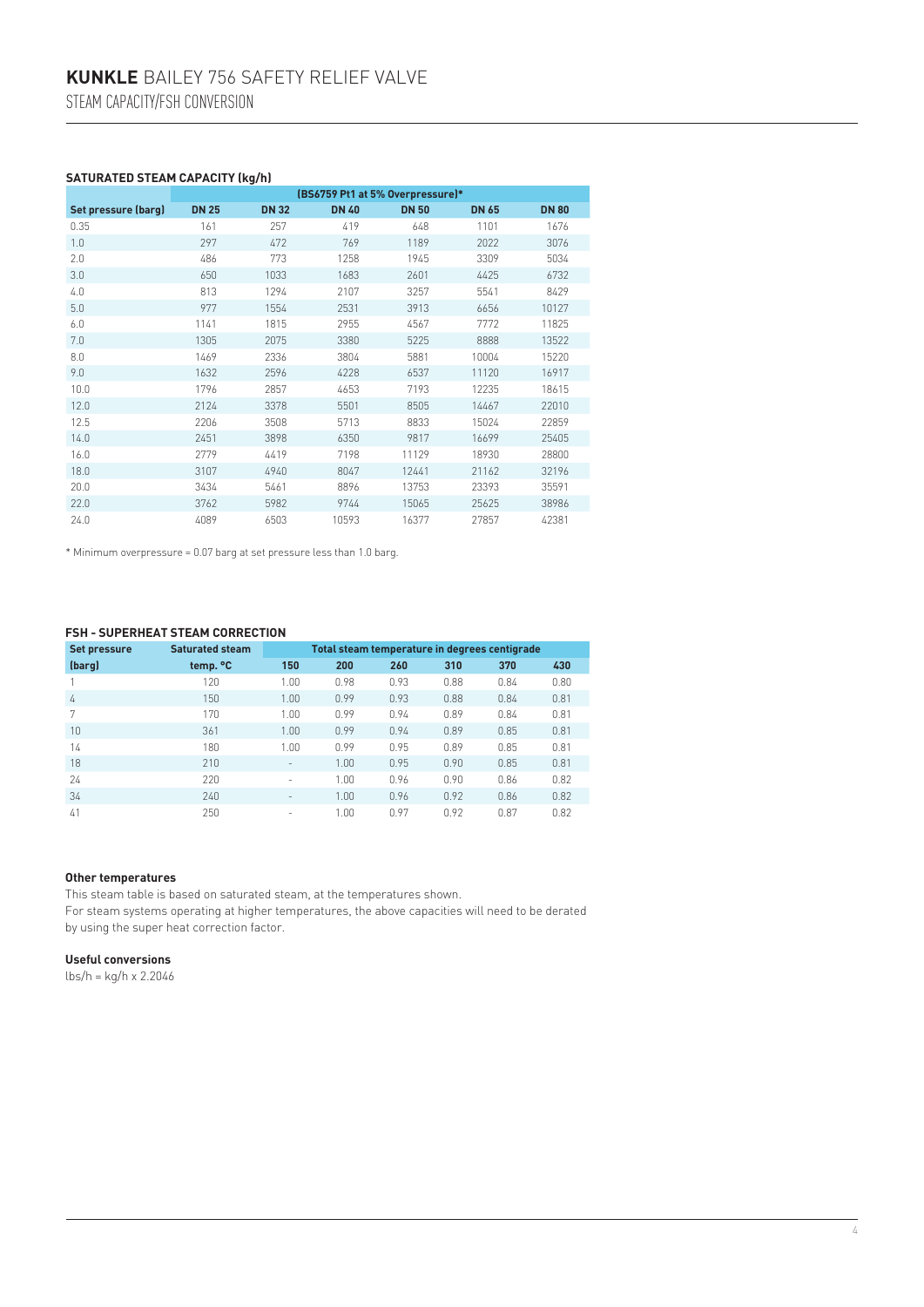|                      | <b>SELECTION GUIDE</b> |     |   |   |                |                |   |
|----------------------|------------------------|-----|---|---|----------------|----------------|---|
| Example:             |                        | 756 | 1 | 3 | $\overline{2}$ | $\overline{2}$ | M |
| Model                |                        |     |   |   |                |                |   |
| 756                  |                        |     |   |   |                |                |   |
| <b>Type</b>          |                        |     |   |   |                |                |   |
| $\mathbf{1}$         | Conventional           |     |   |   |                |                |   |
| Size                 |                        |     |   |   |                |                |   |
| 1                    | DN 25 x 40             |     |   |   |                |                |   |
| $\overline{2}$       | DN 32 x 50             |     |   |   |                |                |   |
| 3                    | DN 40 x 65             |     |   |   |                |                |   |
| 4                    | DN 50 x 80             |     |   |   |                |                |   |
| 5                    | DN 65 x 100            |     |   |   |                |                |   |
| 6                    | DN 80 x 125            |     |   |   |                |                |   |
| <b>Connections</b>   |                        |     |   |   |                |                |   |
| 1                    | PN 16 RF x PN 16 RF    |     |   |   |                |                |   |
| $\overline{2}$       | PN 40 RF x PN 16 RF    |     |   |   |                |                |   |
| 5                    | ANSI 150 RF x 150 RF   |     |   |   |                |                |   |
| 6                    | ANSI 300 RF x 150 RF   |     |   |   |                |                |   |
| <b>Body material</b> |                        |     |   |   |                |                |   |
| $\overline{2}$       | Carbon steel           |     |   |   |                |                |   |
| <b>Features</b>      |                        |     |   |   |                |                |   |
| G                    | Gag                    |     |   |   |                |                |   |
| M                    | Open lever             |     |   |   |                |                |   |

# **Note**

1. Any special requirements will be indicated by the letter X which will be agreed with the sales office. For example, paint specification or spring material.